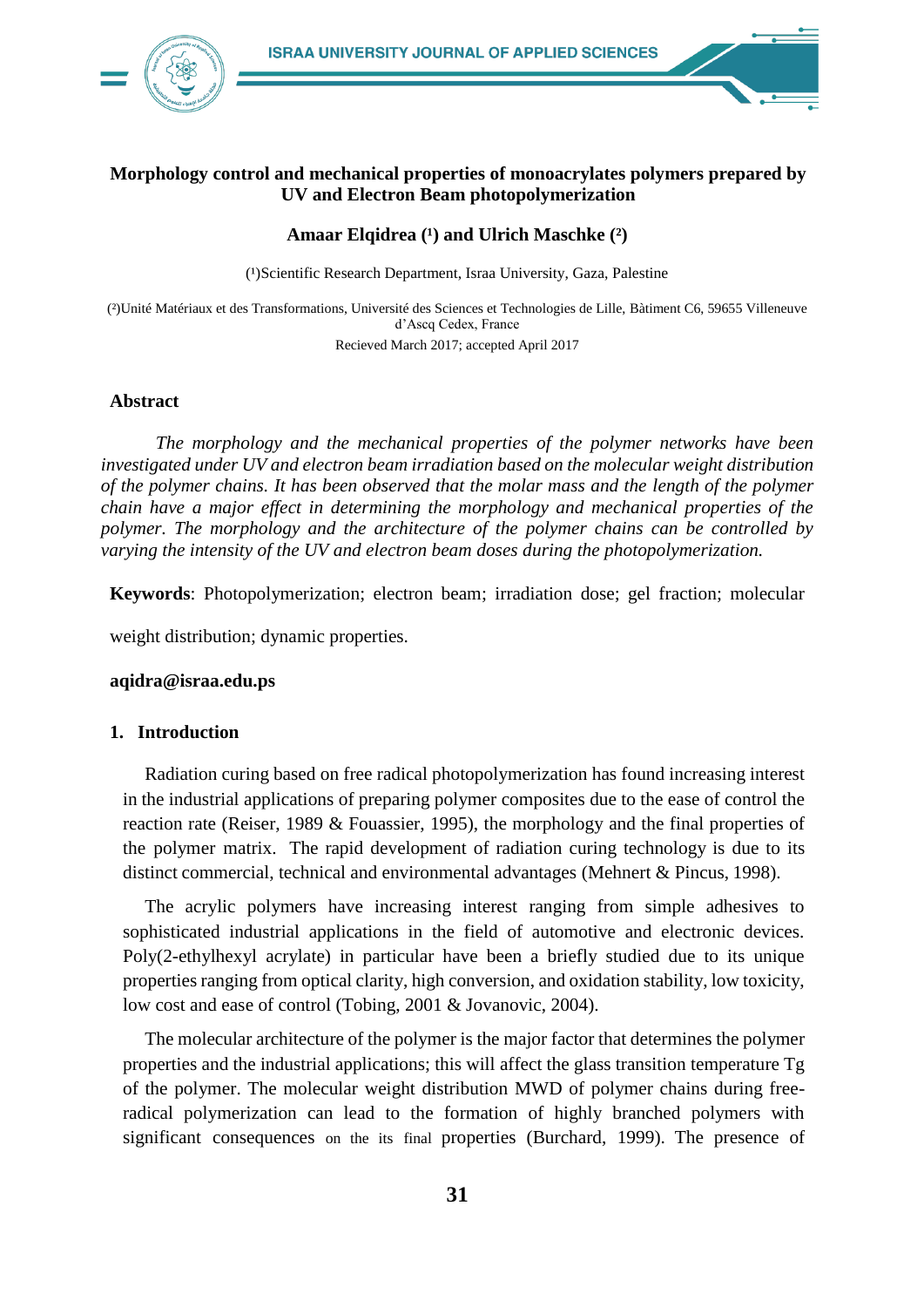

intramolecular has an effect on the melting point, glass-transition temperature and hardness as well as the degree of crystallinity of polymers. In contrast, intermolecular branching affects rheological properties such as sedimentation behavior, intrinsic viscosity, and the viscosity and elasticity of polymer melt. Long chain branching may also directly affect the final application properties such as the adhesive nature of pressure-sensitive adhesives (Filipe, 2008). However, in the free radical photopolymerization of acrylic monomers the molecular weight distribution and the gel fraction are related to each other based on polymerization condition (Plessis, 2001). The gel fraction is defined as the non-soluble fractions of polymer called and is usually formed by a highly branched or cross-linked polymer and largely affect the properties and applications acrylic of polymer.

The intermolecular chain transfer to polymer with termination by combination may lead to gel formation (Ahmad et al, 2009). The level of branching increasing for free radical polymerization than for controlled radical polymerization (Lovell, 1991 & Heatley, 2001). Generally, characterization and understanding the polymer structure can be obtained by characterizing the physical properties of polymer, kinetics analysis and molecular distribution of polymer chains.

The main methods commonly discussed in the literature to determine the degree of branching are  $^{13}$ C nuclear magnetic resonance (NMR) spectroscopy, gel permeation chromatography (GPC) and infrared (IR) spectroscopy (Helmstedt, 2000).

The use of  $13$ C NMR spectroscopy for quantification the level branching and the intermolecular chain transfer is well developed for some polymers, such as polyolefins. Whereas NMR spectra For poly(alkylacrylates) are more complex and thus only the total degree of branching quantified (Heatley & Lovell, 2001). In contrast, GPC and rheology are more sensitive to low chain branching (Vittorias & Wilhelm, 2007). Thus in order to fully describe the molecular architecture information from spectroscopic, chromatographic and rheological techniques must be combined (Vittorias & Parkinson, 2007).

The main objective of this work is to perform a comparative study about the effect of preparation condition under ultraviolet UV and electron beam EB curing on the molecular structure of the polymer matrix. We focus on understanding the effect of radiation dose, reaction rate and the concentration of photoinitiator on the chain structure and the molecular weight distribution in polymer matrix. This knowledge can be exploited to fabricate new highly selective polymer composites for industrial applications.

#### **2. Experiment**

### **2.1 Materials**

The monoacrylate monomer used in this study was 2-ethylhexyl acryalte 2EHA provided by (Aldrich). The polymerization process was induced by a photoinitiator 2-hydroxy-2 methyl-1- phenylpropan-1-one photoinitiator also known as Darocur1173 obtained from (CIBA Rueil Malmaison, France).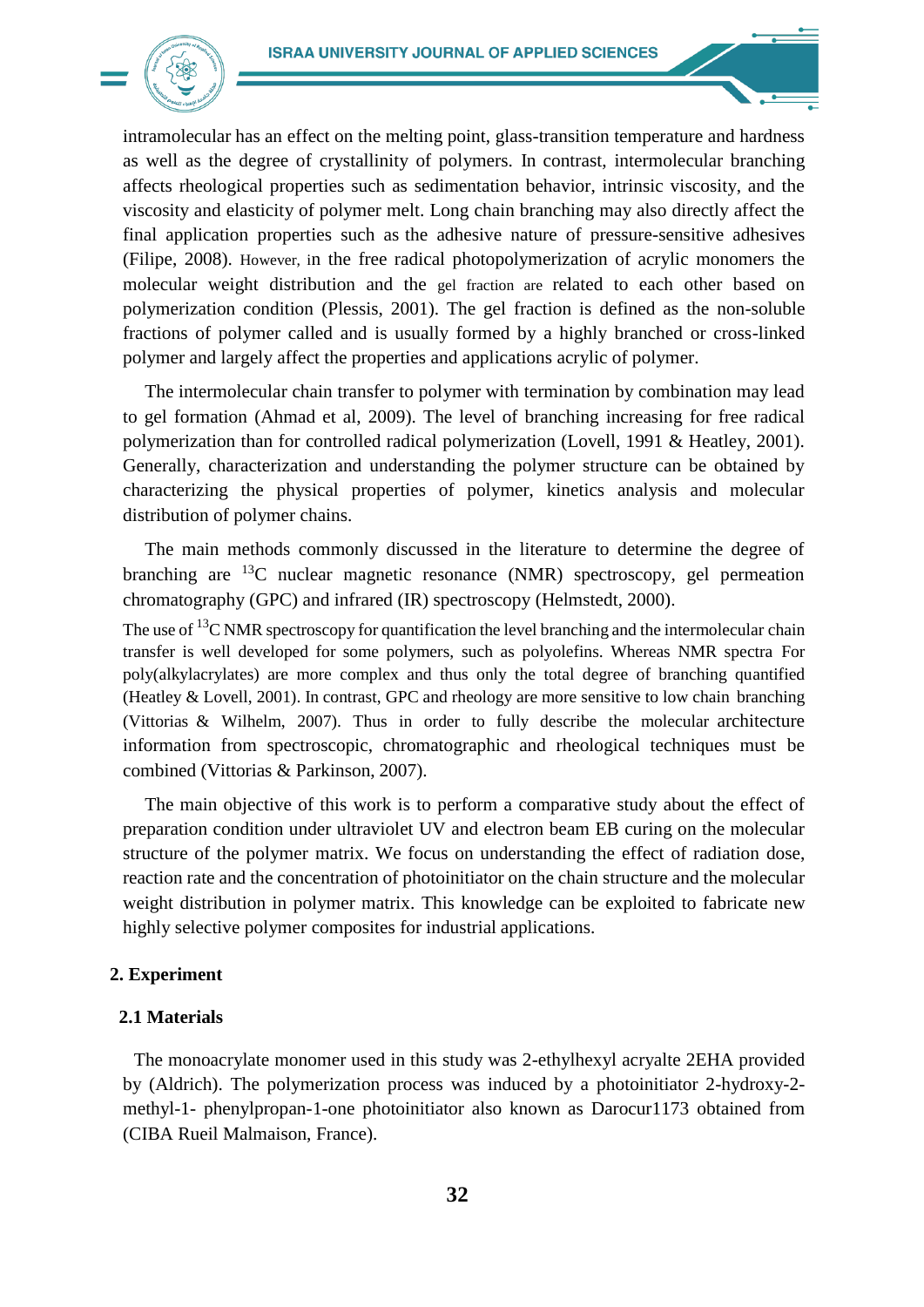

## **3. Sample preparation**

To prepare polymer samples, mixtures of 2EHA, photoinitiator (Darocure1173) were prepared with different photoinitiator concentrations and stirred mechanically until they became homogeneous. Few drops of the reactive mixture were placed on a glass slide and rolled to a uniform thickness using wire rod and then covered with a polyester flat films (PET 50 μm thick). The slide is then exposed to UV or EB beam using. The ultraviolet irradiation device is Minicure MC4-300 Primarc UV Technology. The intensity of the UV dose on the sample has been adjusted by controlling the speed of the conveyor belt of the UV device. The UV doses used in this study have been varied between 60, 120, 240, 300, 400 mJ/cm2 to cover wide range of the irradiation intensity. UV doses were measured using UV radiometer. The UV curing was induced by a photoinitiator at a concentrations varied between 0.5 to 6 wt % with respect to the amount of monomer. The EB curing has been performed by high voltage electron accelerator Electrocurtain Model CB 150 (Energy Sciences Inc.) with a voltage of 175 kV. The electron beam dose was controlled by varying the conveyer speed and the current intensity. The polymerization for all samples has been carried out under normalized conditions for the monomer mixtures under UV or EB irradiation. The reactive mixture has been uniformly placed on glass plates with about 100 µm film thickness. The maximum monomer conversion has been confirmed by infrared IR spectroscopy analysis based on the disappearance of the acrylate double bond.

#### **4. Analysis by gel permeation chromatography GPC**

The GPC analysis was carried out at room temperature in tetrahydrofuran (THF) as solvent using a Waters apparatus including a Waters 515 pump, a Waters 717 plus autosampler, a differential refractometer Waters 410 and Stryragel columns HR3 and HR 3E (5 µm particles). The polymer samples were purified and dissolved in THF and characterized at flow rate of 1mL/min. The different peaks obtained from the GPC measurements appear as a function of the retention time of the sample components, the molar mass of each polymer sample and the polydispersity of the polymer chains have been estimated based on the polynomial equation extracted from the calibration curve of the device.

#### **5. Dynamic mechanical properties analysis**

The dynamic mechanical properties of the UV and EB curable films were conducted using Rheometrics dynamic mechanical analyzer type Physica MCR 301 instruments. The temperature dependence of the viscoelastic properties such extension storage moduli  $E' = 3G'$ or shear storage moduli G', extension loss moduli E" =3G" or shear loss moduli G", and dynamic loss tangent tanδ were measured at 1 Hz and 5C/min heating rate. An amount of 0.5g polymer sample was used to perform the analysis. Measurements were performed at a temperature between 25°C and 100°C.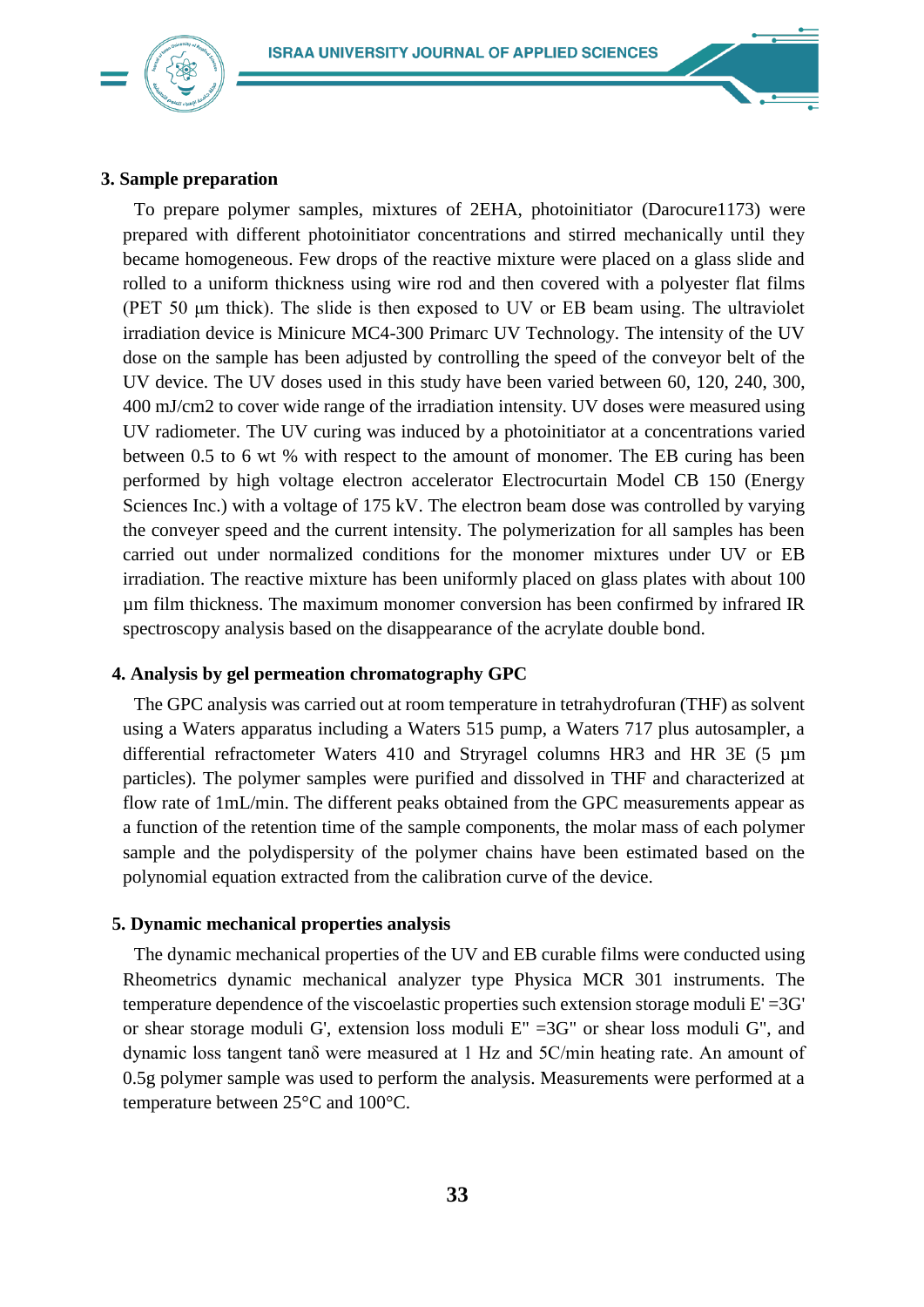

# **6. Differential scanning calorimetry DSC analysis**

DSC measurements were performed were performed using a SEIKO DSC-220C type instrument Perkin Elmer Pyris Diamond calorimeter equipped with nitrogen at a rate of 50ml/min at a heating rate of 10°C with a temperature range between -72°C to 100°C the same heating and cooling ramps during the measurements. The reproducibility of the results has been confirmed by repeating the analysis for at least three samples using a program consists of three heating and cooling cycles for each sample.

# **7. Gel fraction**

The free radical polymerization of alkyl acrylate may produce a polymer containing a significant gel fraction [9 10]. The fraction content was measured by soaking the samples in tetrahydrofuran THF for 1 day at room temperature. The sample amount was about 50 mg in 20mL THF. The soluble part was removed by filtration and dried at 60◦C to a constant weight. The gel fraction was calculated using the following equation:

Gel fraction  $(\% ) = (W1/W0) \times 100$  (1)

where W0 is the weight before filtration and W1 is the weight after filtration.

# **8. Results and Discussion**

## **8.1 Molecular weight**

## **8.1.1 distribution**

The effect of the UV irradiation dose on the molar mass of polymer is presented in figure1. A series of samples with the same monomer concentration were exposed to different UV doses ranging from low to high irradiation doses. The obtained polymer films were analyzed by GPC and the results of the retention time and the molecular weight distribution were compared for the selected doses. The molar mass of the polymer in terms of weight average molecular weight Mw and number average molecular weight Mn have a sharp drop when the irradiation doses increases. This results means that the at low UV dose, the propagation step continuous at the same polymer chain than at higher doses at which the probability of more radical sites increasing in the mixture which results in low molar mass of polymer.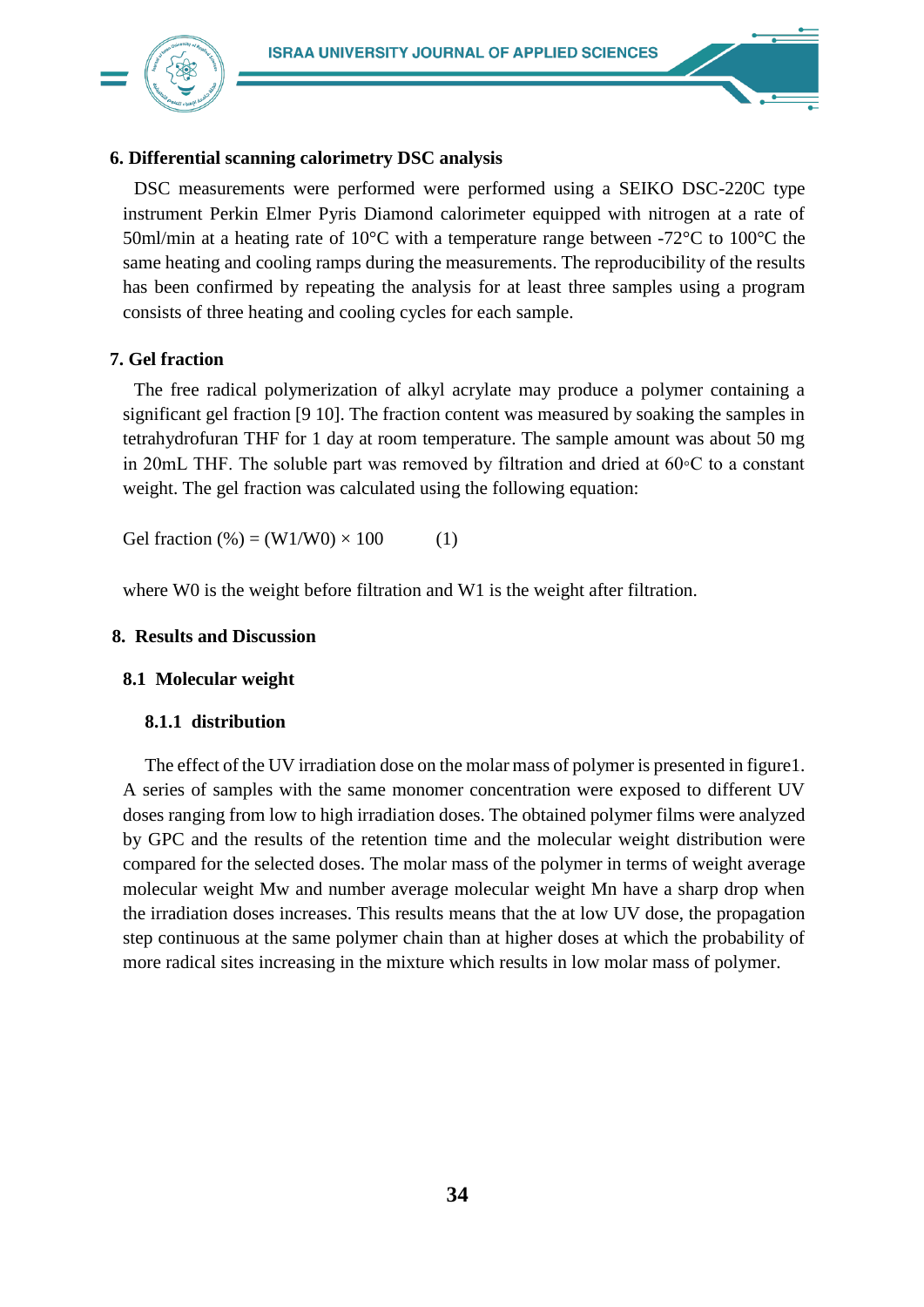

 **Figure 1: Variation of the molar mass of PEHA as a function of UV curing dose.**

In (figure 2) the presented the variation of the molecular weight distribution with concentration of the photoinitiator. B y increasing the weight percents of the photoinitiator in the reactive mixture result in sharp decrease of the polymer molar mass. The presence of larger amounts of the photoinitiator raise the probability of formation more free radicals in the mixture, which result in propagation reaction on larger amount of radicals, and low molar mass chains are formed.



**Figure 2: Variation of the molar mass of PEHA as a function of concentration of the photoinitiator.**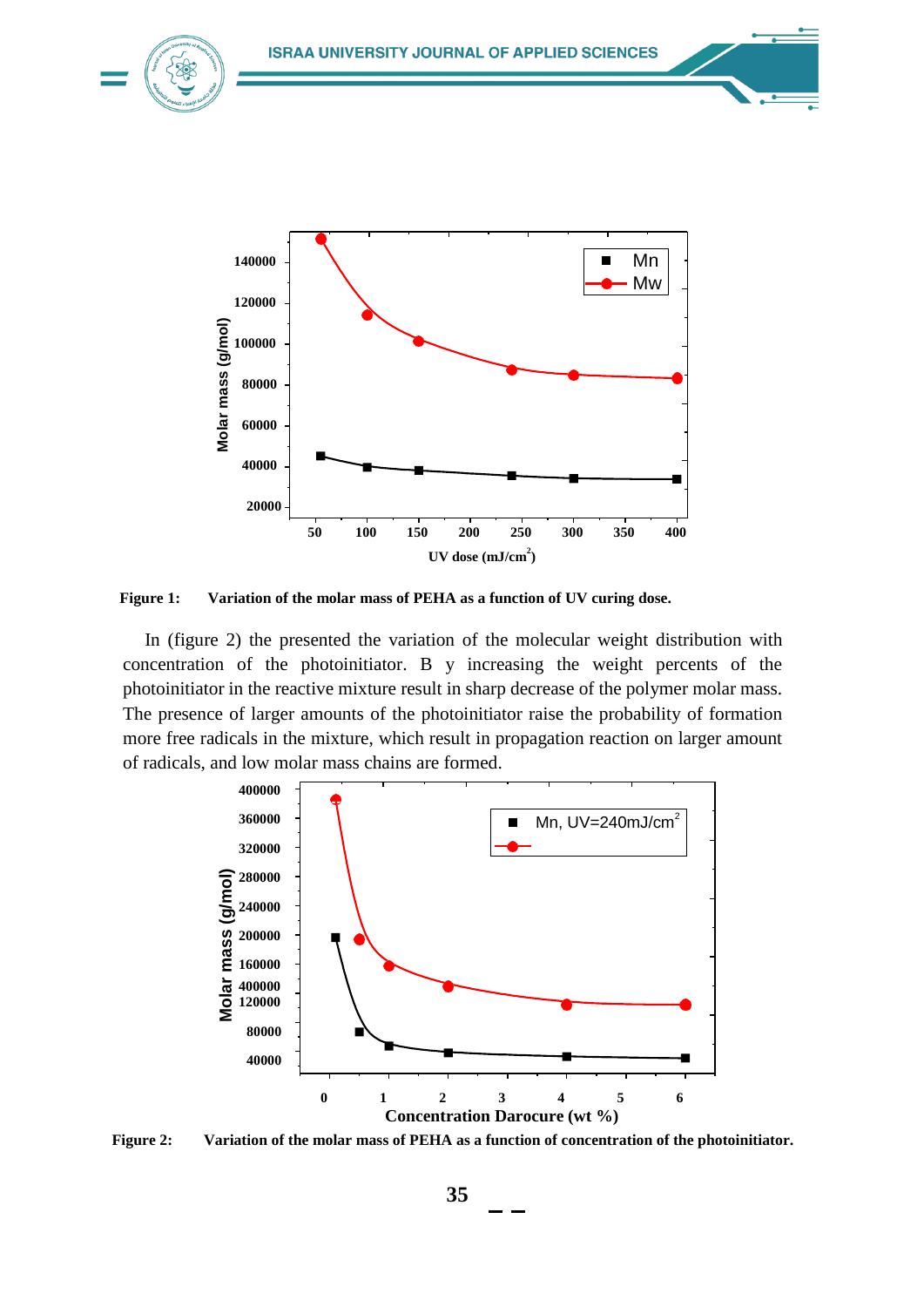

The effect of electron beam dose on the molar mass of polymer is shown in figure 3. In this work, the reactive mixture is exposed to EB irradiation until maximum conversion and the GPC has been conducted, the same samples were exposed again to the same irradiation dose and the GPC analysis has been made for those samples with double dose. The weight average molecular weight Mw for the samples of double doses show a sharp drop of Mw of polymer by more than half the Mw of the samples with normal doses at maximum conversion. The drop in the molar mass of the polymer at higher dose can be due to the degradation at the polymer chains and formation of new radical sites.

Furthermore, Mw for the polymer prepared by EB irradiation much lower the previous results in figure 1 for the polymer films prepared by UV irradiation. This result can be explained by the presence of photoinitiator in the UV curing photopolymerization, that increase the probability of the propagation step on the same polymer chain than in the EB irradiation in which large amount of initiating radicals may exist and the propagation step proceed at those site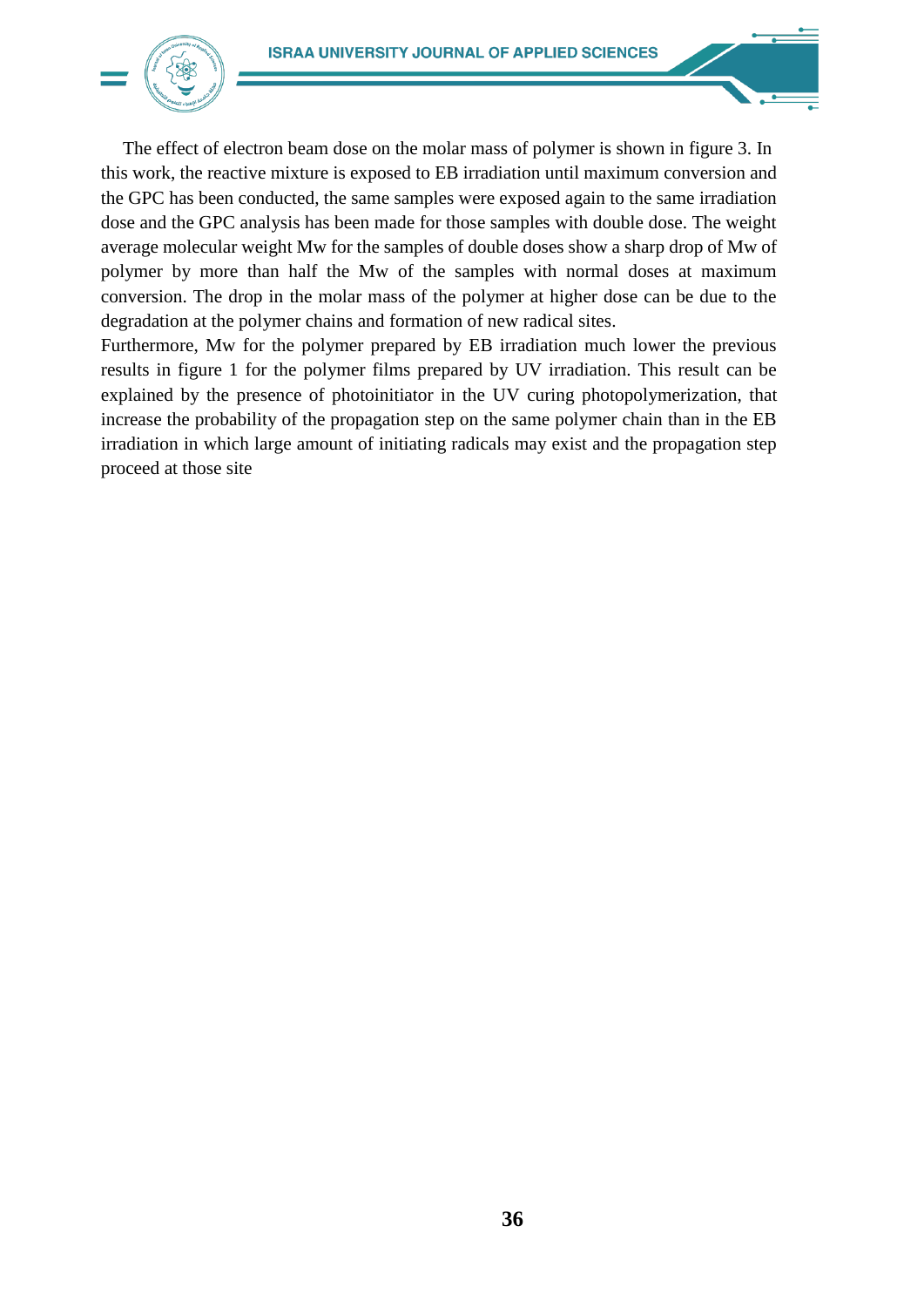



**Figure 3: Variation of the molar mass of PEHA as a function of EB curing dose.**

## **9. Dynamic mechanical properties**

The dynamic mechanical analysis was performed to investigate the dynamic mechanical behavior of the UV and EB cured films of PEHA and study the crosslinking density of a polymer based on the behavior of elastic modulus in its rubbery state. The relationship between the concentration of the photoinitiator and the dynamic mechanical properties such as storage moduli G' and dynamic loss tangent tanδ are shown in figures 4. From the investigated experiments it can be observed that the increase of amount of the photoinitiator corresponds with the decreasing the storage moduli G', while on the other hand it shows a considerable increase in the dynamic loss tangent tanδ. The storage moduli G' isdecreasing by increasing the temperature. While the tanδ temperature curve shift to higher temperature range for the UV curing of PEHA with remarkable decrease with increasing the concentration of photoinitiator. For the UV cured PEHA, by increasing the weight percent of the photoinitiator in the reactive mixture, we clearly observe the increase of the viscoelastic properties of the polymer film which can be explained by decreasing the molar mass of the polymer chains by UV irradiation. At 25°C, the G' value for 0.1wt-% **Example 18**<br> **Example 18.0000**<br> **Example 17.0000**<br> **Example 17.0000**<br> **Example incrediction of the molar mass of PEHA as a function of EB curing dose.**<br> **Photomeric mechanical analysis was performed to investigate the dy**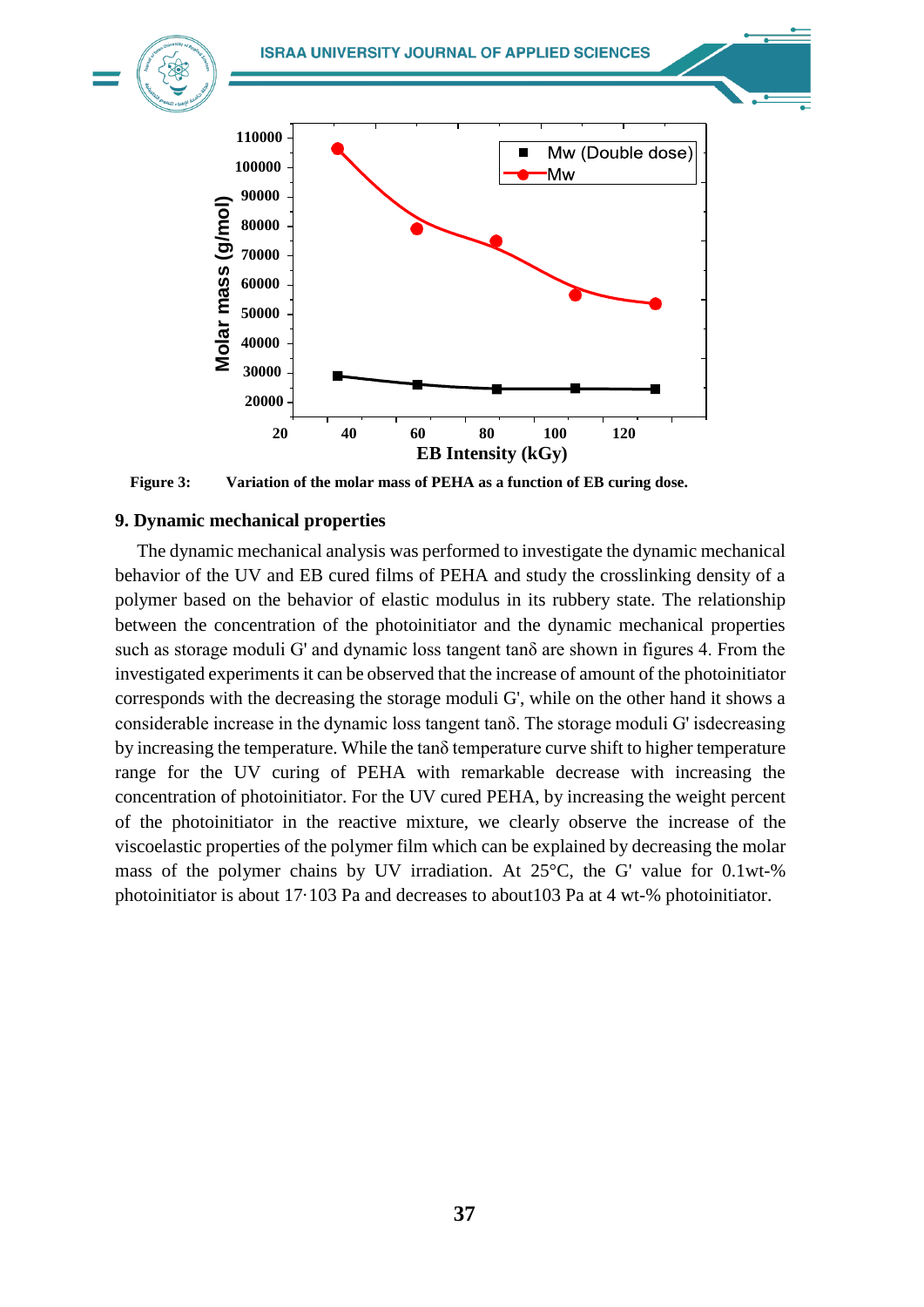

**Figure 4: The temperature dependence of (a) storage moduli G' and (b) dynamic loss**

Tangent tanδ for the UV curing of PEHA at 240mJ/cm2 irradiation dose with different wt-% of the photoinitiator.

In the system of photopolymerization of 2EHA with fixed weight percents of photoinitiator at different UV irradiation doses is presented in figure 5, it is observed that the viscoelastic properties of the polymer films decease with increasing the UV irradiation doses. The value of storage moduli G' drop from 4·103 at UV dose of 90mJ/cm2 to about  $2.103$  at dose of 400mJ/cm2. The peak of Tan  $\delta$  increases with increasing the UV irradiation dose, which indicates that the Polymer networks for the samples at higher dose are of low molar mass.



**Figure 5: The temperature dependence of (a) storage moduli G' and (b) dynamic loss tangent tanδ for the UV curing of PEHA at prepared at different UV irradiation doses with 2 wt-% photoinitiator.**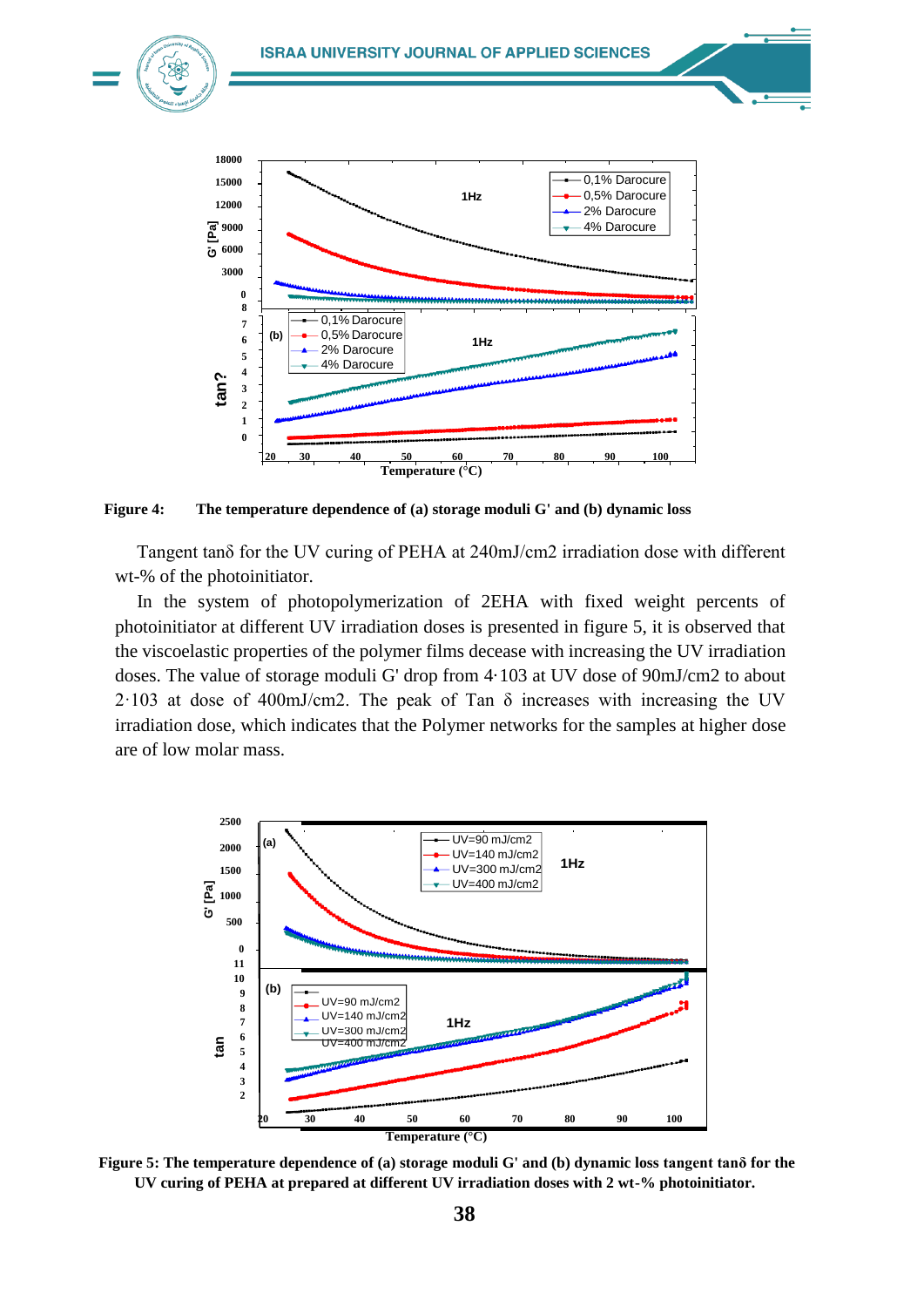

The behavior of the electron beam curing of 2EHA is presented in (figure 6); it shows that the viscoelastic properties of the polymer films decease with increasing the EB irradiation dose. The storage moduli G' drops sharply from 2·103 Pa at EB dose of 11kGy to about 400 Pa at a dose of 92kGy. Furthermore, the dynamic loss tangent tanδ which represents the material damping for the EB curing shows a different behavior from UV curing. In the EB curing tanδ decreases with increasing the temperature in contrast to the UV curing case which shows an increase of tanδ with increasing the temperature. In addition, tanδ have lower values ranging between 0,5 and 2 in average. This can be explained by the highly branched polymer chains of the EB curing film compared to low branching in the UV system.

It is hard to compare directly the properties of the EB and UV films. However, a remarkable drop of the viscoelastic properties is observed between the polymer films prepared by EB curing compared to the EB curing polymer. This behavior can be explained by the considerable difference of the molecular weight distribution of polymers prepared by UV and EB irradiation. In general, the UV curing mechanism allows higher molecular weight distribution during the propagation step, while the EB mechanism accelerates the termination and combination step for lower molecular weight polymers. It is expected that the differences in the viscoelastic properties and the glass transition temperatures of the polymers have direct correlation the internal structure of the polymer chains in terms of its molecular weight distribution.



**Figure 6: The temperature dependence of (a) storage moduli G' and (b) dynamic loss tangent tanδ for the EB curing of PEHA prepared at different EB irradiation doses.**

For the system of PEHA, the effect of the irradiation dose and weight percents of the photoinitiator on the glass transition temperature Tg can be elaborated by the DSC analysis. Figure7 showsthe DSC thermograms of PEHA films prepared at different irradiation doses and weight percents of the photoinitiator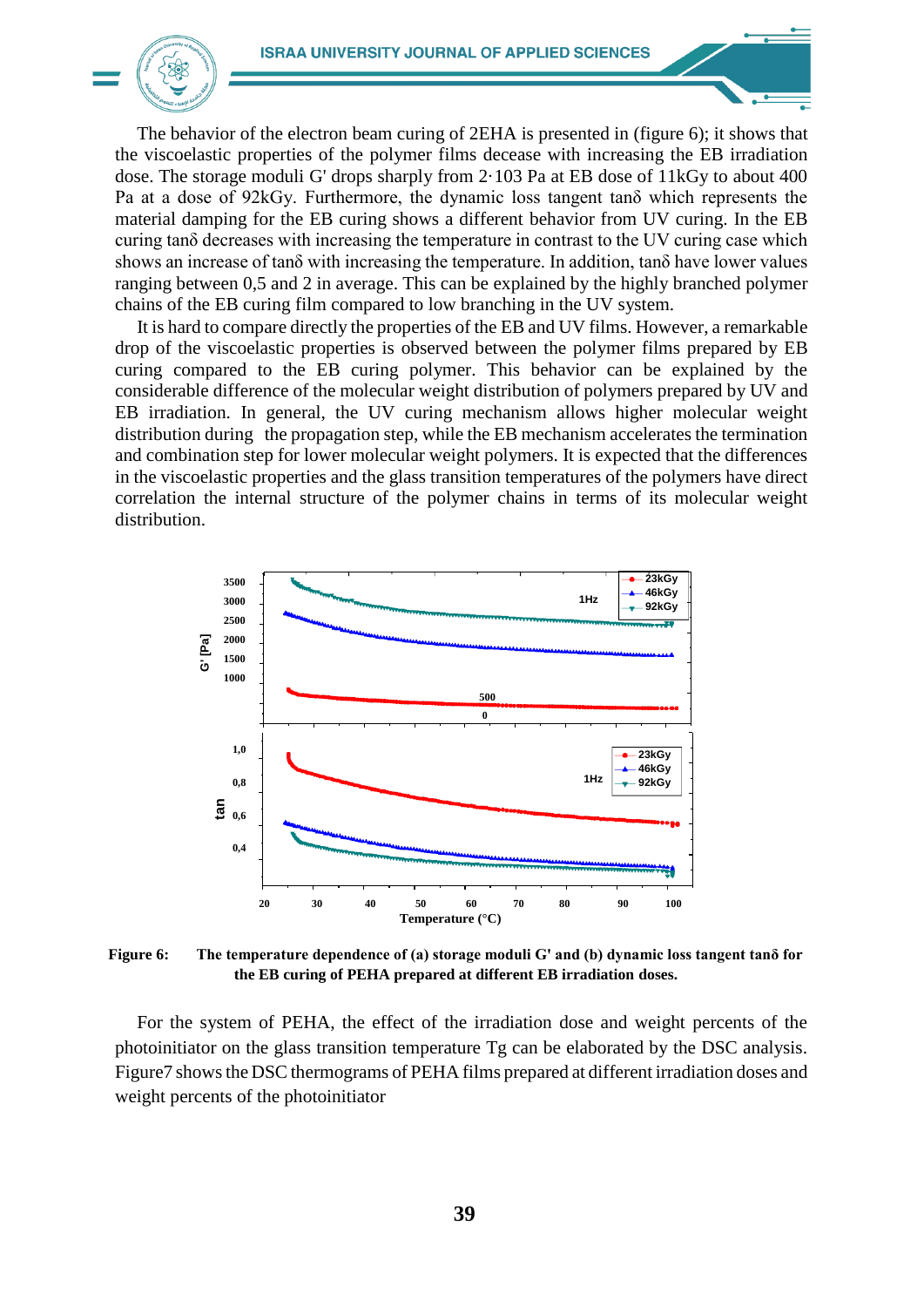

**Figure7: DSC thermogram of PEHA prepared by (a) different weight percent of the photoinitiator (b) different UV irradiation doses.**

Figures 7a shows that the glass transition temperature Tg of PEHA decreases from -65°C to - 67°C with increasing the weight percent of the photoinitiator from 2 wt-% to 4 wt-% in the initial mixture. On the other hand, increasing the UV irradiation dose during the photo polymerization process resulted in a remarkable decrease in the glass transition temperature. The drop in the glass transition temperature can be explained by the formation of lower molecular weight polymer chains, which have more mobility segment than the higher molecular weight polymer chains.

## **Conclusion and Future Work**

The effect of the UV and EB irradiation doses on the degree of branching, gel fraction and molecular weight distribution MWD was investigated

The molar mass of polymer was found to decrease with increasing the irradiation doses for both films prepared by UV and EB curing. A comparison have been made between the molar mass of polymer in both methods shows the formation of low molar mass of polymer prepared by EB compared to UV curing.

The viscoelastic properties of acrylic polymer PEHA were investigated. The dynamic storage moduli G' is decreasing dramatically with temperature, while the value of the material damping tanδ increasing with temperature in the UV curing polymer. On the other hand, tanδ deceasing gradually in the EB curing systems. Further investigations on the glass transition temperature of the polymer films have been performed for the UV and EB curing polymer films. The glass transition temperature Tg decreases with increasing the irradiation dose for both EB and UV curing and decreases with increasing the weight percent of the photoinitiator due to the formation of low molar mass polymer chains.

UV and EB irradiation rate and the weight percent of the photoinitiator have a considerable influence on the mechanical and physical properties of the polymer films. The change of the mechanical and physical properties can be explained by the change of the molecular weight distribution of the polymer chains. Finally, the molecular weight distribution of the polymer can be largely controlled by varying the weight of photoinitiator and the irradiation rate. Further investigation will be made to study the behavior of diacrylate polymer system and compare the molecular weight distribution with the monoacrylate polymer films.